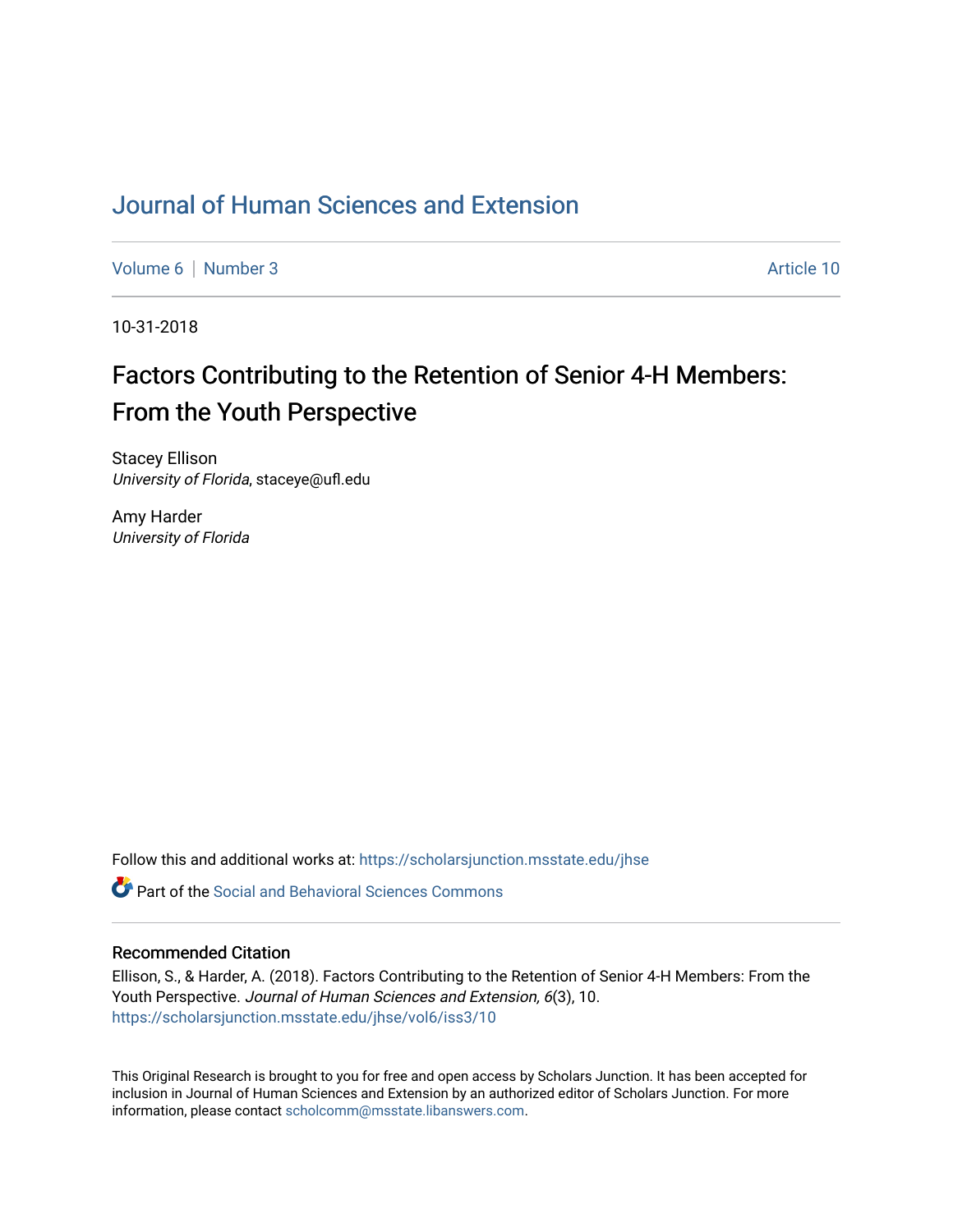## **Factors Contributing to the Retention of Senior 4-H Members: From the Youth Perspective**

**Stacey Ellison Amy Harder** *University of Florida*

*Of the almost six million youth reported as 4-H members in 2014, only 610,161 were listed as students in grades 9*–*12, compared to 1,941,406 in grades 4*–*8. This great disparity has been a long-held concern of 4-H professionals. Identifying both barriers to and contributing factors for continued 4-H membership is critical in understanding membership trends. This study employed the theoretical framework of Ajzen's Theory of Planned Behavior (TPB) to uncover such barriers and contributing factors. Qualitative analysis showed that a desire to terminate 4-H membership during the middle school grades was common, yet perceived behavioral control among 4-H members had the largest impact on whether or not a 4-H member continued involvement. These findings suggest that parents have a large impact on whether a youth continues 4-H membership. Thus, parental education programs related to the importance of 4-H dosage and duration as it relates to positive youth development are key to retaining 4-H members. The researchers conclude with recommendations for putting the findings of this study into action to increase 4-H member retention.*

*Keywords:* positive youth development, theory of planned change, retention, 4-H

## **Introduction**

Of the almost six million youth reported as 4-H members in 2014 in the United States, only 610,161 were listed as students in grades 9–12, compared to 1,941,406 in grades 4–8. The dropout rate of 4-H members as they reach high school age has been a long-held concern of 4-H professionals. While Heinsohn and Lewis (1995) assert that it is developmentally appropriate for a teen to discontinue membership for multiple reasons, other research has indicated the great benefits of continued long-term involvement among 4-H members. According to an eight-year longitudinal youth development study by Lerner and Lerner (2013), 4-H members are more likely than other youth to (a) contribute to their communities, (b) be civically active, and (c) make healthy choices. Identifying the factors that contribute to the retention of high-school aged 4-H members is thus critically important.

Direct correspondence to Stacey Ellison at staceye@ufl.edu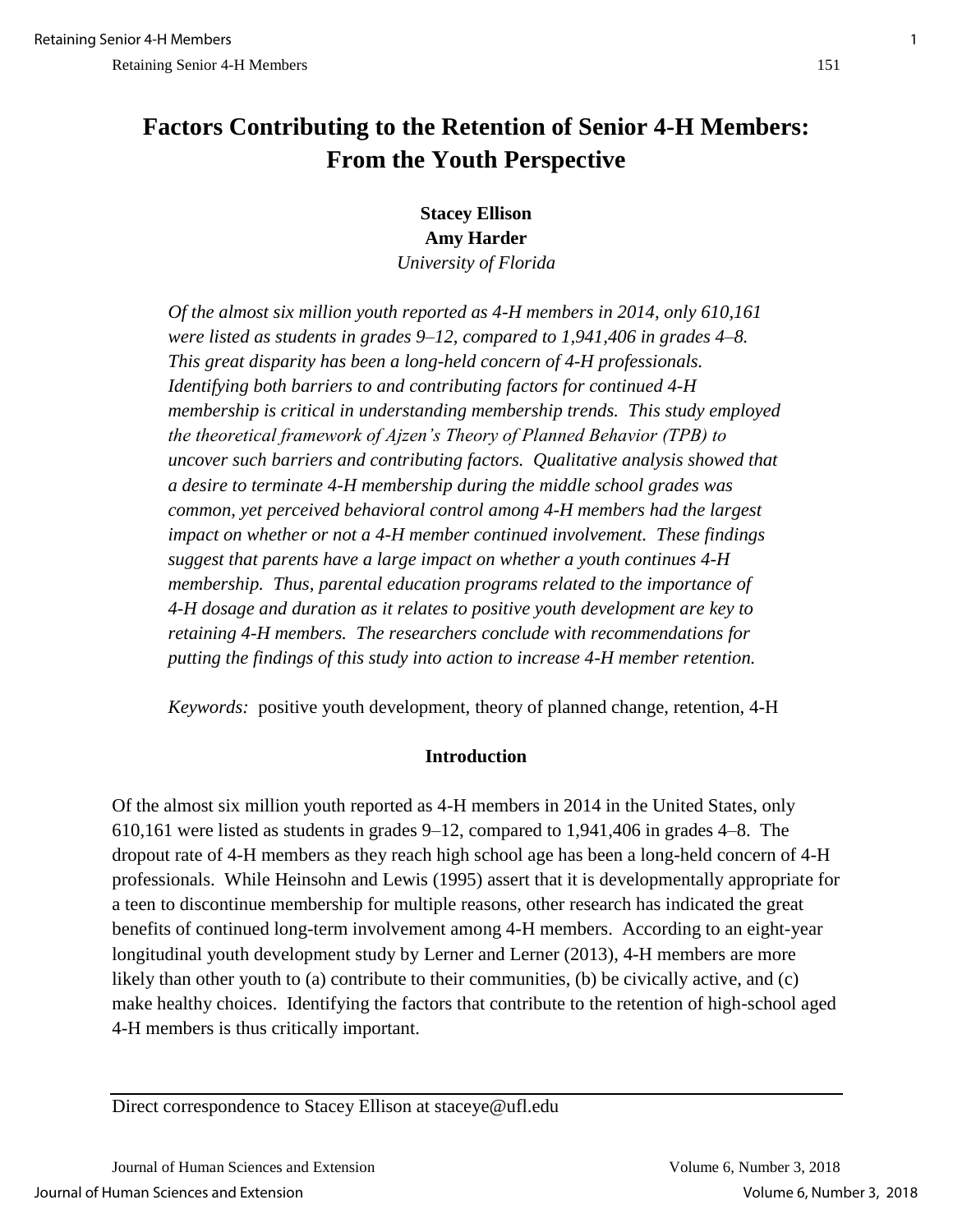## **Review of the Literature**

Previous research has uncovered pockets of success related to retention of senior-aged (9th–12th grades; 14–18 years of age) 4-H members. One rural Louisiana parish saw a 21% increase in retention of 4-H members in grades 7–12 based on matching program offerings with felt needs, even when these needs varied from traditional offerings (Acosta & Holt, 1991). Acosta and Holt (1991) found that although 4-H might typically offer programs on nutrition, communication, and citizenship, 4-H members indicated needs for topics such as careers, dating, and suicide awareness.

4-H members' overall impression of the favorability of the program may change with age and maturity. An Ohio 4-H study (Homan, Dick, & Hendrick, 2007) found 10th-grade youth were less likely to rate 4-H as fun or cool and more likely to rate 4-H as boring when compared to members in 4th and 7th grades. The same authors found older youth were less likely to agree that being in 4-H was what their friends or family wanted them to do, and less likely to agree they intended to stay in 4-H (Homan et al., 2007).

A youth's sense of belonging within the organization is another critical factor for retention of members. Hensley, Place, Jordan, and Israel (2007) said, "Participation in 4-H is voluntary, and members who do not perceive a sense of belonging or believe they are needed in the organization will limit their participation or resign" (para. 21). Hensley et al.'s (2007) research suggests 4-H youth feel a positive sense of belonging that increases as the degree of 4-H participation increases. A 2012 Wisconsin 4-H Retention Survey conducted by Donnerbauer, Olson, and Witzel also found youth self-report a feeling of belonging as what they like most about 4-H, followed by mastery and recognition, and participation in county fairs. In contrast, the same 4-H members reported activities such as record books, meetings, ineffective leadership, and lack of organization as items they liked least about 4-H (Donnerbauer et al., 2012). Top reasons youth reported staying in 4-H were because they liked being with other kids and they were having fun.

Similarly, Ritchie and Resler (1993) identified displeasure with meetings as the top reason for a young person to discontinue 4-H membership. This displeasure ranges from "boring meetings to not getting enough help with projects" (Ritchie & Resler, 1993, para. 3). Parents of members appeared to hold the belief that volunteer leaders need to do more to make meetings worthwhile and meaningful (Ritchie & Resler, 1993).

Dissatisfied 4-H members are more likely to quit membership. Norland and Bennett (1993) found securing opportunities for high-school aged members to serve younger members and gain responsibility may be beneficial in keeping older members involved in 4-H. Other factors related to increased satisfaction among older members included high-quality club meetings and positive competitive experiences.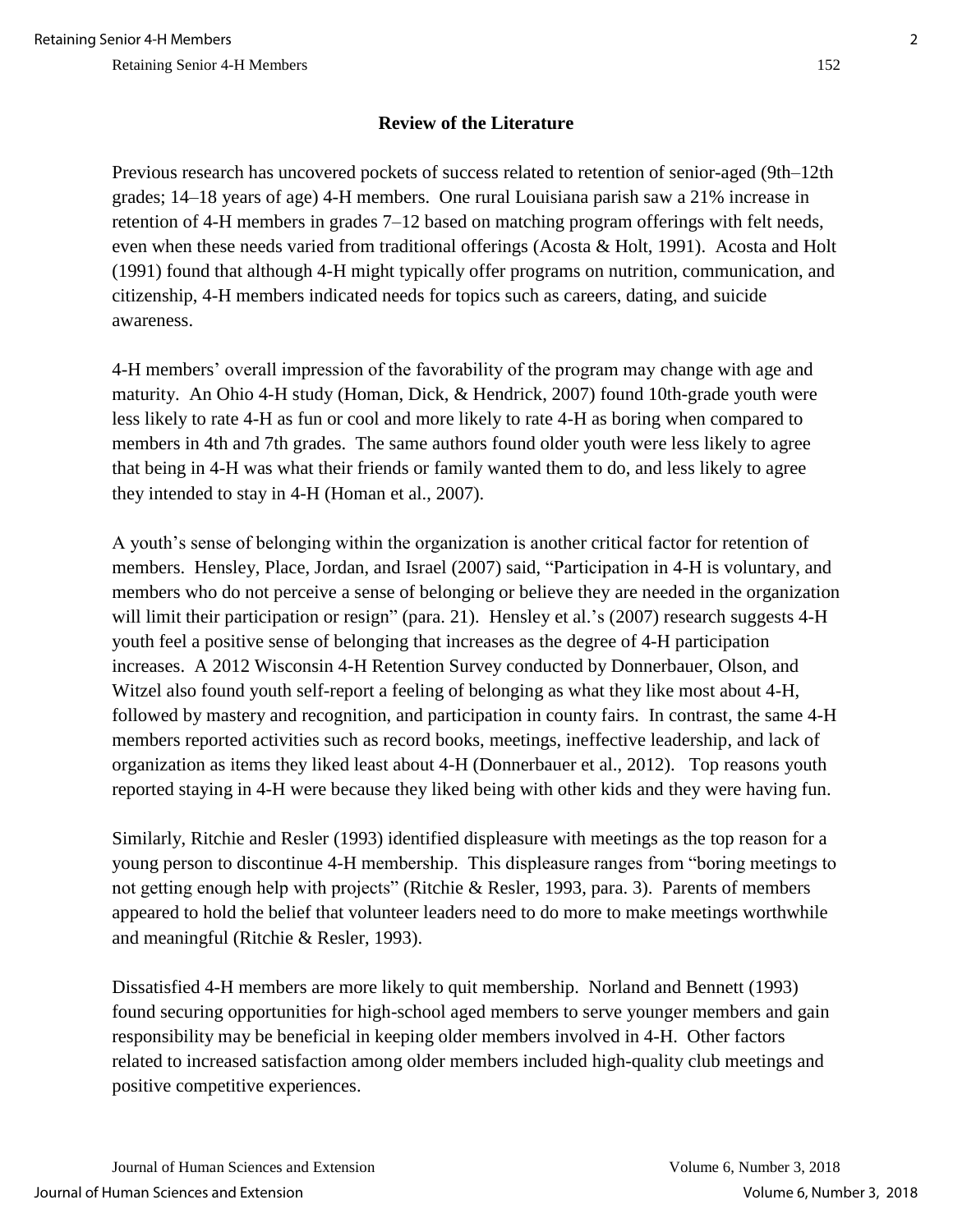It appears the 4-H member's perception of his or her parental support for involvement with the organization has the greatest effect on satisfaction (Norland & Bennett, 1993). Maurer and Bokerneier (1984) agreed that familial support and socioeconomic status appear to affect 4-H membership. Specifically, children of parents who are involved with organizations also tend to seek involvement with voluntary organizations. Additionally, more youth membership in 4-H is found among those whose parents possess higher income and educational levels.

Age and gender of youth also appear to influence 4-H member retention. Harder, Lamm, Lamm, Rose, and Rask (2005) found older youth were less likely to join 4-H as new members than their younger counterparts. Thompson (1998) found 4-H members who re-enrolled had initially joined 4-H at a younger age (average of 9.7 years) than those who did not re-enroll (average of 11.1 years). Youth who did not re-enroll often reported being busy in other activities, which were deemed more important, and contributed to a lack of time for 4-H (Thompson, 1998).

Even youth who wish to remain involved in 4-H may struggle if barriers beyond their control prohibit them from doing so. A study of Pennsylvania teen 4-H members found the top three limiting factors to youth participation were time requirements, financial costs, and their own parents (Gill, Ewing, & Bruce, 2010). This reinforces other previous research that has found parents to have a large influence over whether their children remain involved in 4-H programs (Hartley, 1983; Ritchie & Resler, 1993).

## **Theoretical Framework**

The theoretical framework for this study was derived from Ajzen's (1991) Theory of Planned Behavior (TPB). Ajzen asserted that all human actions are dictated by intentions, and thus whether an individual performs a behavior is dictated by his or her intentions. Based on this theory, the stronger an individual's intention, the greater the likelihood that the individual will complete a related behavior. According to the TPB (Ajzen, 1991), human intentions are guided by three specific types of beliefs:

- Behavioral beliefs (beliefs about possible consequences associated with a behavior),
- Normative beliefs (beliefs about behaviors which are within the parameters of normal behavior based on others' expectations), and
- Control beliefs (beliefs about the amount of control an individual has over a particular behavior due to factors which may impede or assist the ability to complete a specific behavior).

An individual is likely to form behavioral intention when he or she believes a behavior is likely to have positive consequences, falls within a range of acceptable social options, and is achievable. Therefore, when examining the issue of 4-H retention, it is useful to examine what it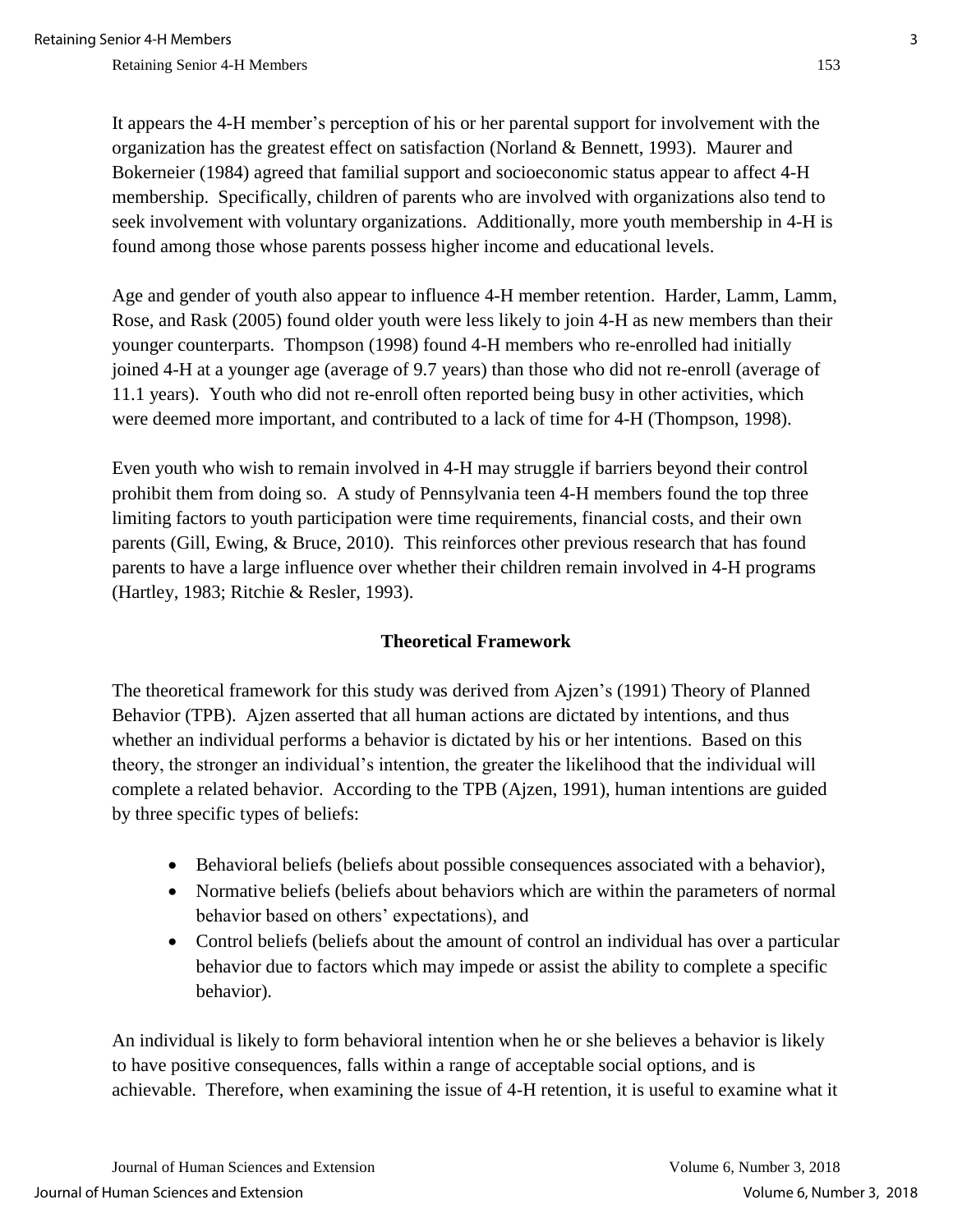is that youth believe are the consequences of 4-H membership, what they believe is socially acceptable, and to what extent the decision to remain in 4-H is within their control. Further, the Theory of Planned Behavior has not been previously used to examine 4-H member retention, and thus, this provides a new lens with which to understand the issue.

#### **Purpose and Objectives**

The purpose of this study is to explore beliefs impacting senior Florida 4-H members' decisions to continue in 4-H. Specifically, the objectives for this study were to identify and describe behavioral, normative, and control beliefs of senior 4-H members who had chosen to stay enrolled in the organization.

#### **Methods**

IRB approval was obtained to conduct this basic qualitative study. A qualitative design was employed to explore individuals' continued participation in 4-H programs. An interview guide, framed using TPB, was developed by the researchers for use with a purposeful sample of eight information-rich (Patton, 2002) youth currently serving in statewide 4-H leadership positions in Florida. Patton (2002) defines "information-rich cases" as "those from which one can learn a great deal about issues of central importance to the purpose of the research" (p. 169). The information-rich cases for this study were selected based on their personal experiences as senior 4-H members and their relationships with large networks of additional senior 4-H members resulting from their peer-elected leadership positions. Five males and three females, age 15–18 years, were interviewed.

Interviews were conducted in September–October 2015 by the lead researcher. The length of interview time ranged from twenty minutes to sixty minutes depending on the responsiveness of the subject. Participants were briefed with the purpose and methodology of the study and informed as to how their responses would be used. Seven open-ended questions were posed to participants to gather their responses on how and to what extent behavioral, normative, and control beliefs may have impacted their level of involvement with 4-H programs. The telephone-based interviews consisted of open-ended questions that allowed participants to elaborate upon their responses in accordance with their various experiences.

Interviews were recorded, and responses were immediately transcribed by the lead researcher. Data were analyzed through a template analysis (King, 2014). Template analysis provides a framework for the organization of qualitative analysis through several steps, including the designation of *a priori* themes, transcription, initial coding of data, production of initial template, application of the template to full data set, checks for quality and reflexivity, and interpretation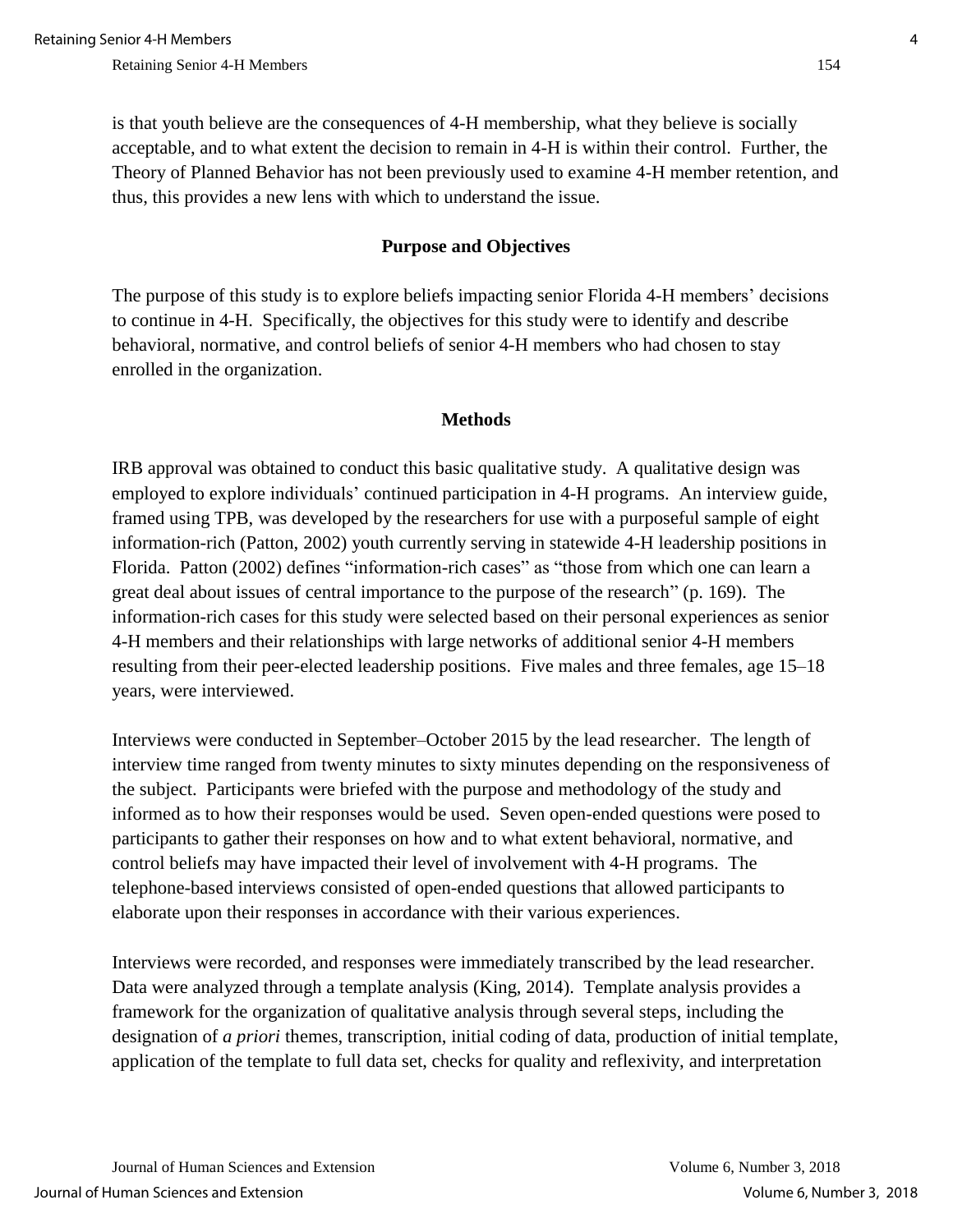of the results. *A priori* coding simply means that the researcher develops themes before examining the data, and in this case, such themes were designed around the components of Azjen's (1991) TPB.

Trustworthiness for this study was confirmed using quality standards set forth by Lincoln and Guba (1985). Trustworthiness criteria of credibility, transferability, and confirmability were assessed through peer debriefing, purposive sampling, analyst triangulation, and the use of an audit trail. In qualitative research, the truth of the study is dependent on the accuracy of the subjects and the researchers (Lincoln & Guba, 1985). Informal member checks were conducted during all interviews to allow both the researcher and the participants to confirm early conclusions.

#### **Results**

The findings presented throughout this section share the overarching themes as they pertain to the *a priori* themes with representative direct quotes from participants. Pseudonyms were assigned to each participant to protect anonymity when sharing verbatim quotes.

### **Mixed Attitudes Toward 4-H Participation Circa Middle School**

In accordance with the TPB (Ajzen, 1991), an individual's attitude toward a behavior may impact that individual's intention to take a certain action. In this instance, a positive attitude toward 4-H programs and benefits of participation may influence a youth's intention to continue membership or not. Although all eight subjects were current 4-H members, their intent to remain involved in 4-H when they were in grades 7–9 was mixed. All respondents indicated they were aware that there would be some personal gain or competitive edge from participating in 4-H (e.g., public speaking, new friends and networks, benefit for college applications), indicating positive behavioral beliefs about the consequences of 4-H. However, two respondents reported they had no desire to remain involved in 4-H during grades 7–9.

#### **Not a "Normal" Choice for Peers**

In Ajzen's TPB (1991), normative beliefs refer to an individual's beliefs about the degree to which other people or groups who are important to him or her think he or she should (or should not) participate in a behavior. Participants were divergent in their responses in this area based on whether they were reporting on normative beliefs of their peers or their family.

When it came to peers and nonfamily networks, seven subjects reported they did not believe their membership in 4-H was normal among these groups. Friends were the top nonfamilial group mentioned as not viewing 4-H as a normal activity. Nicole explained, "My friend group was not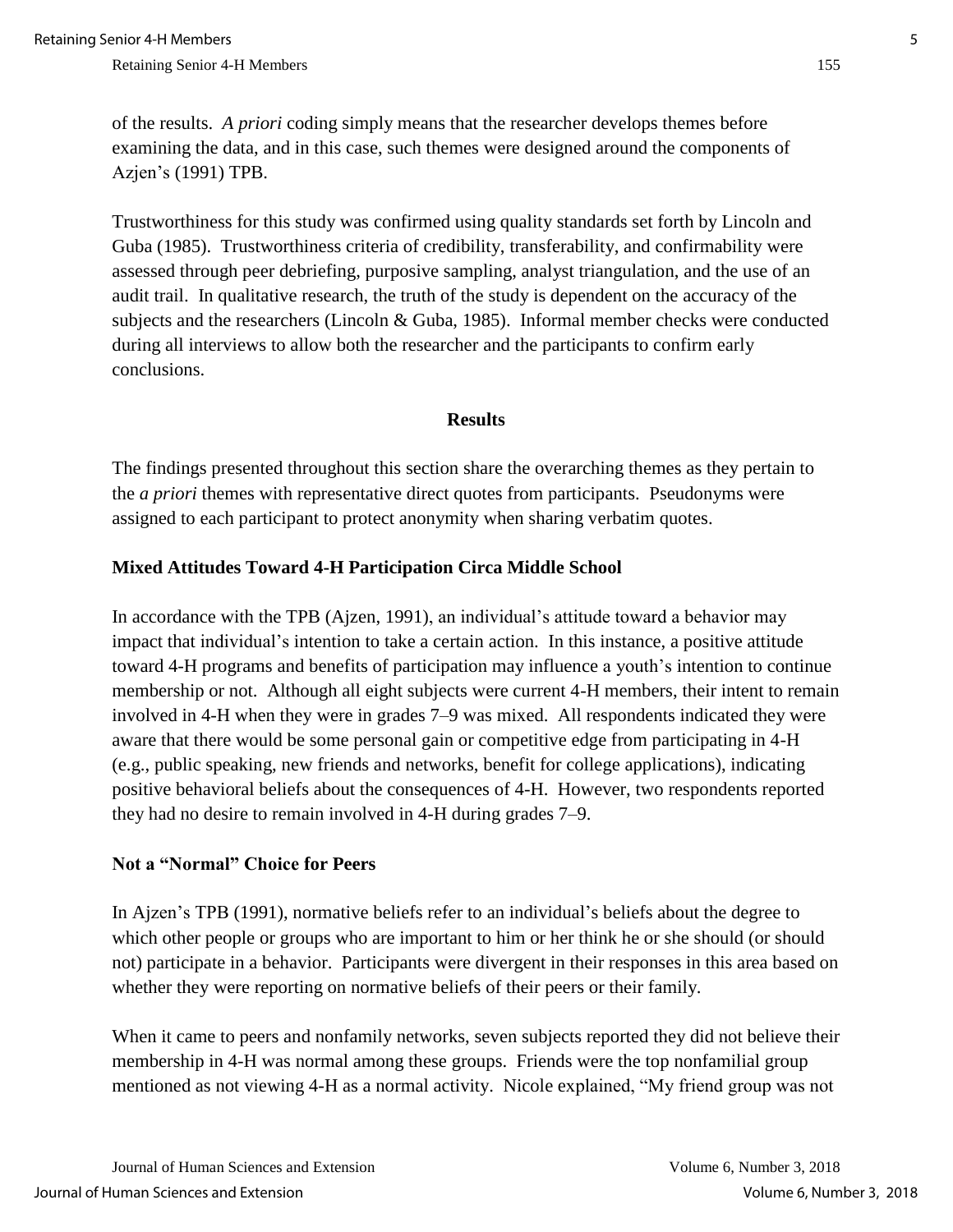cool with it. Sometimes I couldn't participate in things they wanted to do because I was busy with 4-H." Marcus agreed, admitting, "It wasn't really something I talked about to other friends because it didn't seem cool."

In some instances, respondents did not report that friends had an opinion on their 4-H involvement but rather had no opinion or judgment on 4-H at all because it was not an experience with which they had any familiarity. As Scott said, "It's [4-H] just a club that no one else I knew was even participating in." The lack of a sense of normalcy of 4-H involvement did not just come from friends of 4-H members but also from other adults in the 4-H members' networks. Thomas shared, "My sports coaches and some of my clubs, they said it was taking my time from their activities."

While this perceived lack of normalcy presented itself as a barrier for some participants, Maggie shared that she viewed 4-H as positive because it was an unusual choice among her peers. She said,

I go to an IB (International Baccalaureate) school, and I think I'm the only kid in my grade who does 4-H for leadership and not just for the Fair. No one around me was in 4-H at the time except for one friend. I kind of liked that because it was an escape from school and those friends and let me feel special and meet different people.

In Maggie's instance, she appreciated the opportunity to feel she was in some way different from her peers.

Although 4-H membership was not perceived to be a normal choice among peer groups, seven respondents reported they felt 4-H membership was an expectation within their family unit. Nicole shared, "My parents were all for it. My mother was a 4-H alumnus, and she is the whole reason I stayed as a member." Marcus agreed that positive maternal influence made his decision:

My mom and family wouldn't have liked me not being in 4-H, but they told me I could drop out if I wanted to. But really I wanted to stay in because my mom said it was a lot of fun at the senior level.

For senior 4-H members who stay in the organization, the influence of family may carry more weight than perceptions of what peers or other adults consider desirable behavior.

#### **Maternal Pressure**

Not only was 4-H membership perceived as a familial norm among subjects, but in some instances, there was reported maternal pressure to participate. One participant indicated that it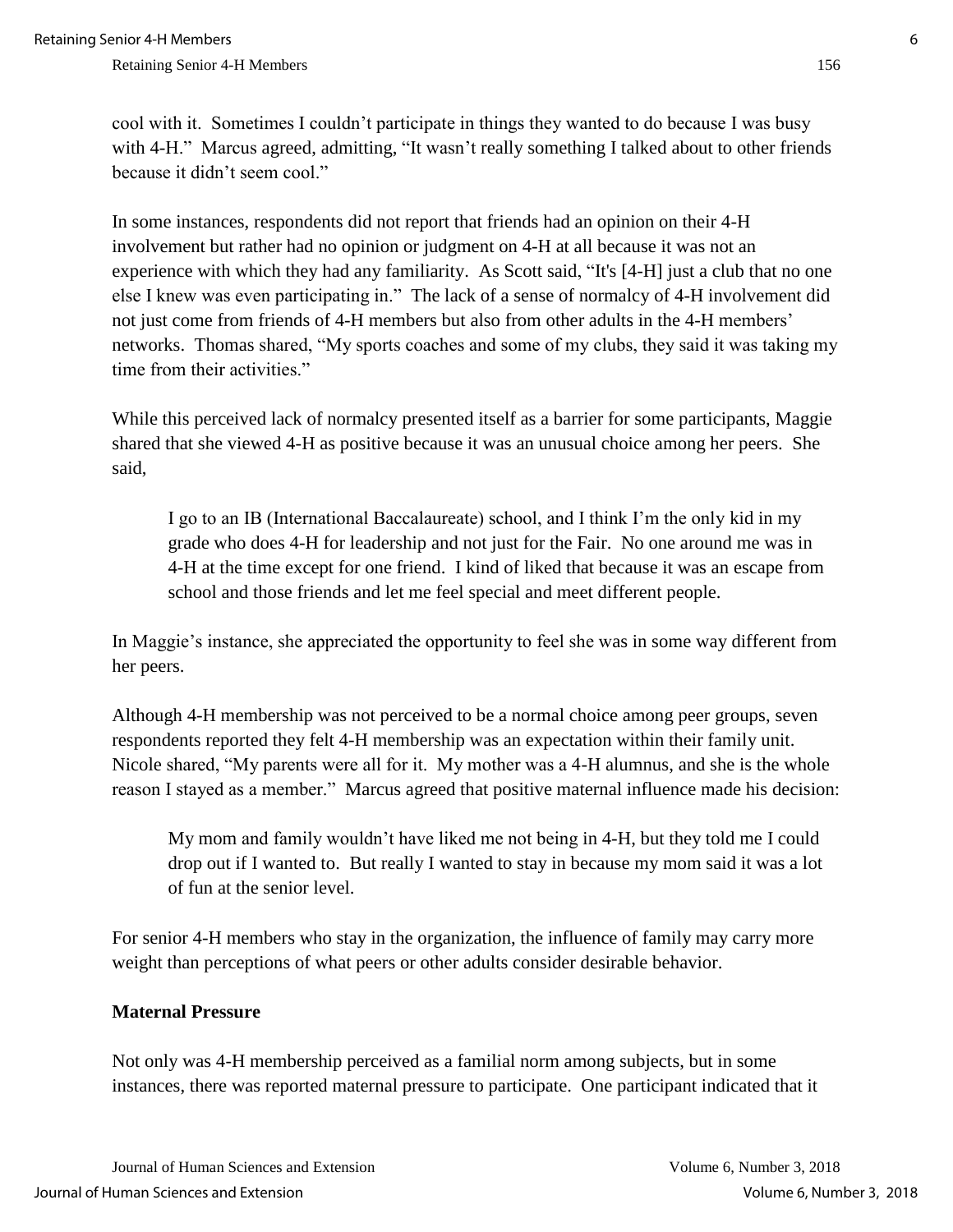was completely his decision to be involved with 4-H and he felt no external pressures from others to make the decision. Two participants indicated that while they wanted to participate, there was also an expectation by their mothers that they would participate. Five participants indicated that enrolling in 4-H was their mothers' decision as opposed to theirs, demonstrating they potentially felt little perceived control over their 4-H participation.

Nicole shared, "My mom was the one who signed me up for everything and was like – 'Just so you know, you are doing this.' I didn't really want to, but mostly it wasn't my decision." Scott agreed, "I really didn't want to do Boy Scouts or 4-H. 4-H seemed like it was boring and I wouldn't really get anything out of it. My mom really wanted me to do something." Anne indicated a strong desire to quit 4-H membership without the ability to do so, explaining, "My siblings were in the same boat [wanting to quit during middle school], but my mom made us all participate in 4-H."

### **Positive Experiences**

While many of the subjects reported either a hesitation to join 4-H or a desire to drop out at some point (typically during the middle school years), they did stay involved at a high level, and all eventually became elected state 4-H officers. While it appears maternal pressure/support did play a role, these members also became more self-motivated as they found things within the 4-H program that appealed to them. Five participants specified making friends with like-minded peers at district- and state-level events as a major positive experience through 4-H. Maggie expressed, "My mom said I needed to make friends, and 4-H was the first place I met friends I really liked and felt comfortable with. At the end of middle school, I went to my first Executive Board and met people and saw the potential for more friends."

Marcus shared finding a new network of friends through his position as an elected state officer:

As a senior member, I look back, and when I first joined the program, I didn't have one friend. I now have over 100 friends. I never thought I'd be representing 230,000 kids in 4-H. I just feel loved at every moment with my friends at every 4-H event.

As youth surround themselves with new friends who possess similar normative beliefs (i.e., 4-H membership is positive), this may contribute to a young person feeling a sense of belonging and lead to further commitment to 4-H and a desire to continue membership.

For some, experiences beyond the county, like residential camp, became the springboard to other 4-H activities. According to Jeff, "I went to camp, and that was the first time I was like – 'That was really cool!' And then, Legislature was great, and then I met people who were going to University, so I wanted to go also." Anne reported feeling motivated to continue membership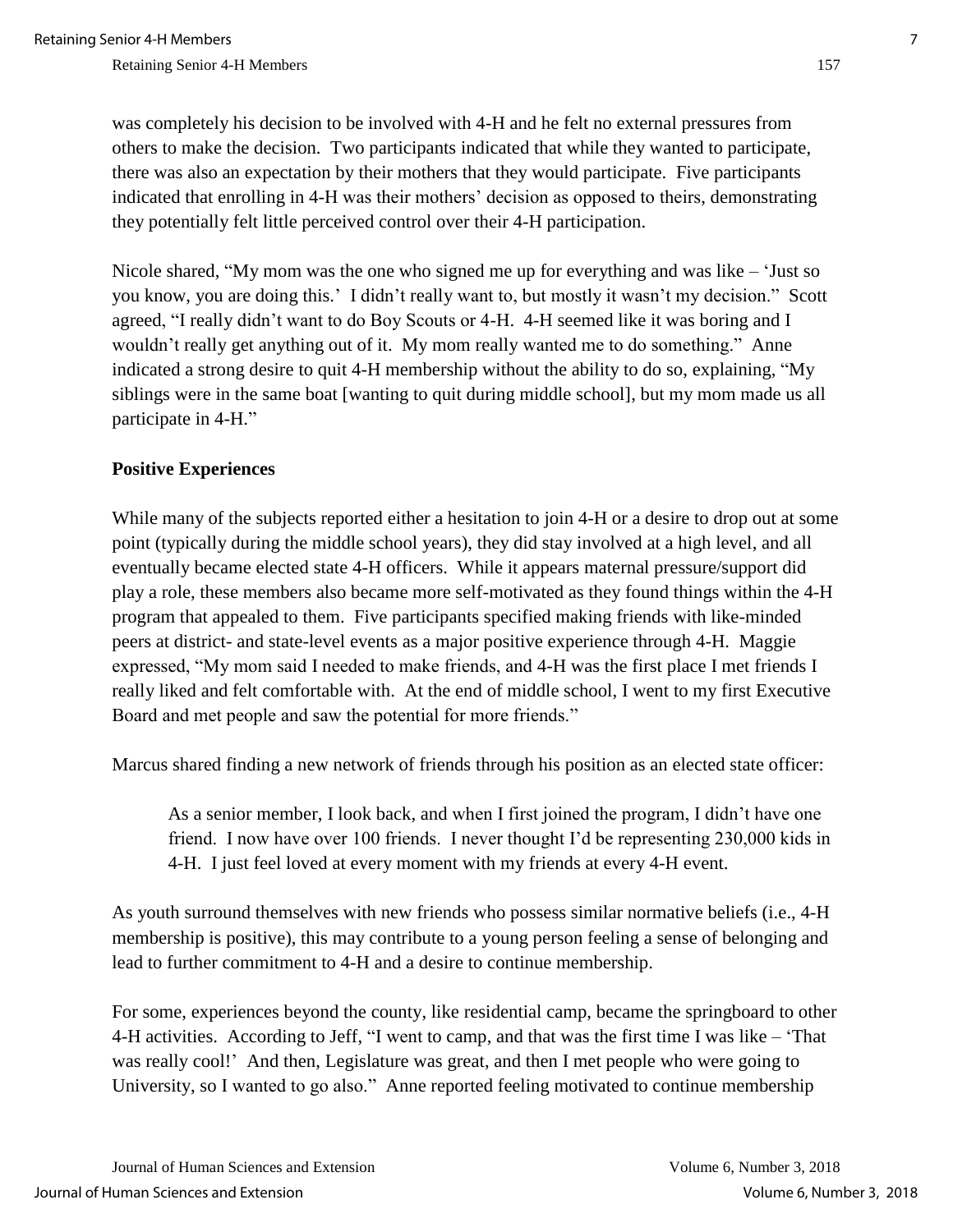upon being exposed to greater opportunities designed for senior 4-H members. Specifically identified was this participant's experience with 4-H District Council (youth leadership board). The participant shared, "I went to District Council and met older kids, and they were like, 'It is really fun, and you need to go to Executive Board, Legislature, and University.'"

#### **Conclusions, Implications, and Recommendations**

The use of a qualitative approach prevents the generalization of findings beyond the members interviewed, and readers will have to determine the degree to which the conclusions and implications may be applicable to their own context.

Based on these findings and within the context of the TPB (Ajzen, 1991), control beliefs appeared to have a greater impact on the intent of senior 4-H members to stay in the organization than did normative or behavioral beliefs. Youth were either discouraged or outright prevented from dropping out of 4-H by their parents. This parallels previous research suggesting that parents have a great deal of influence over youth out-of-school time activities (Gill et al., 2010; Hartley, 1983; Maurer & Bokerneir, 1984; Ritchie & Reeler, 1993). From a marketing perspective, this finding highlights the importance of educating parents – particularly mothers – about the importance of positive youth development and the benefits of long-term 4-H membership. However, it should be noted that parents may also need education on what constitutes appropriate parental encouragement for 4-H involvement (versus control) within a positive youth development framework. Further education for parents about the 4-H Essential Elements (Kress, 2004), particularly the concepts of belonging and independence, are recommended.

Most of the interviewed senior 4-H members expressed a desire to drop out of 4-H at some point. Youth typically experiment with different activities, particularly during the middle school years (Heinsohn & Lewis, 1995). Understanding this need for experimentation among youth, 4-H programs should consider employing more short-term project experiences that allow for such experimentation rather than consistently locking 4-H members only into long-term (i.e., one or more years in length) projects. Experiences such as 4-H camps and conferences that 4-H members recalled positively are examples of activities that allow youth to try new things without feeling obligated to commit (Rogers, 2003). Based on this, further exploration of the short-term 4-H SPIN (Special Interest) Club model may prove beneficial to increase engagement of older youth.

Participants in this study expressed that their 4-H participation was not viewed as a normal choice among their peer groups. One reason for this may be the use of the community-based club model employed by Florida 4-H, which is conducted independently of the school environment. Activities available through a youth's school may be perceived as more normal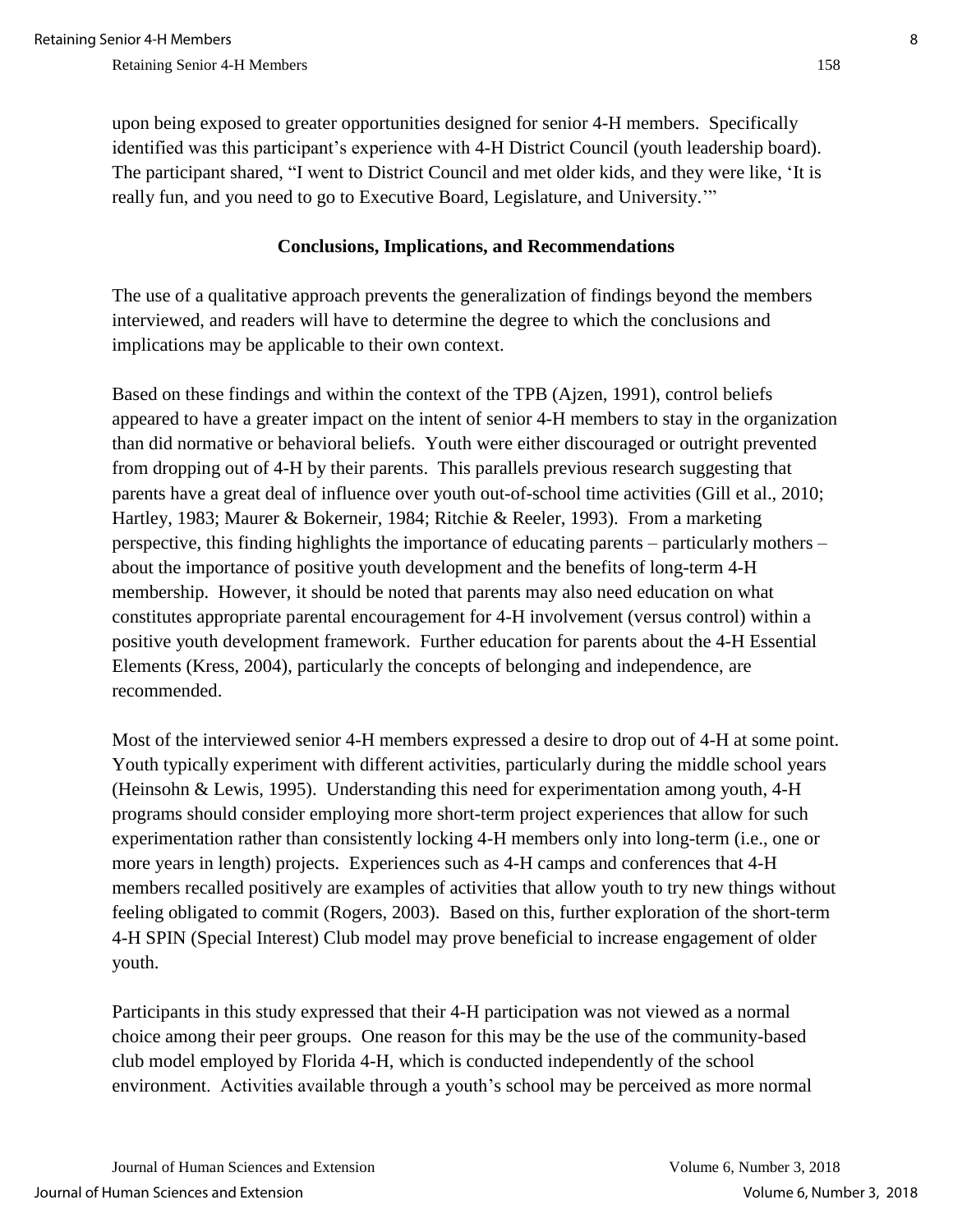among peer groups because all youth in the school community are exposed to that activity or program. Increased presence in the school environment may help to normalize 4-H as a youth choice and increase a 4-H member's intention to remain in 4-H (Ajzen, 1991). Targeted use of school enrichment programs, school-based clubs, and afterschool programs may assist in this effort.

All 4-H members interviewed shared positive beliefs about senior-level activities beyond the club and county level. Local 4-H programs should pay attention to marketing new opportunities during the intermediate 4-H member ages (11–13 years), such that 4-H offerings continue to feel new and fresh as a young person advances through the program. Florida 4-H currently offers one statewide weekend retreat targeting middle school-aged youth. It is recommended this event be designed to engage participants in unique experiences and programming only offered to youth of this age group. It is further recommended that a second aim of this event is the intentional marketing of senior-level 4-H activities to middle school-aged participants to help develop the belief that positive consequences will result if they stay with the 4-H program (Ajzen, 1991). 4-H programs that are intentional about incorporating strategies such as this, as well as others designed to positively impact behavioral, normative, and control beliefs, are likely to see increased numbers of youth choosing to remain in 4-H through their senior membership years.

#### **References**

- Acosta, D. T., & Holt, B. A. (1991). Give teens the programs they want . . . and need. *Journal of Extension*, *29*(1), Article 1FEA8. Retrieved from http://www.joe.org/joe/1991spring/a8 .php
- Ajzen, I. (1991). The theory of planned behavior. *Organizational Behavior and Human Decision Processes, 50*, 179–211. doi:10.1016/0749-5978(91)90020-T
- Donnerbauer, S., Olson, B., & Witzel, M. (2012). *4-H retention survey results brief*. Retrieved from https://nanopdf.com/download/wisconsin-4-h-retention-study-summary-2011–2012 \_pdf
- Gill, B. E., Ewing, J. C., & Bruce, J. A. (2010). Factors affecting teen involvement in Pennsylvania 4-H programming. *Journal of Extension*, *48*(2), Article 2FEA7. Retrieved from http://www.joe.org/joe/2010april/a7.php
- Harder, A., Lamm, A., Lamm, D., Rose, H., III, & Rask, G. (2005). An in-depth look at 4-H enrollment and retention. *Journal of Extension*, *43*(5), Article 5RIB4. Retrieved from http://www.joe.org/joe/2005october/rb4.php
- Hartley, R. S. (1983). Keeping 4-H members. *Journal of Extension*, *21*(4). Retrieved from <http://www.joe.org/joe/1983july/a4.php>
- Heinsohn, A. L., & Lewis, R. B. (1995). Why do teens drop out? A developmental view. *Journal of Extension*, *33*(1), Article 1COM1. Retrieved from http://www.joe.org/joe /1995february/comm1.php

Journal of Human Sciences and Extension Volume 6, Number 3, 2018